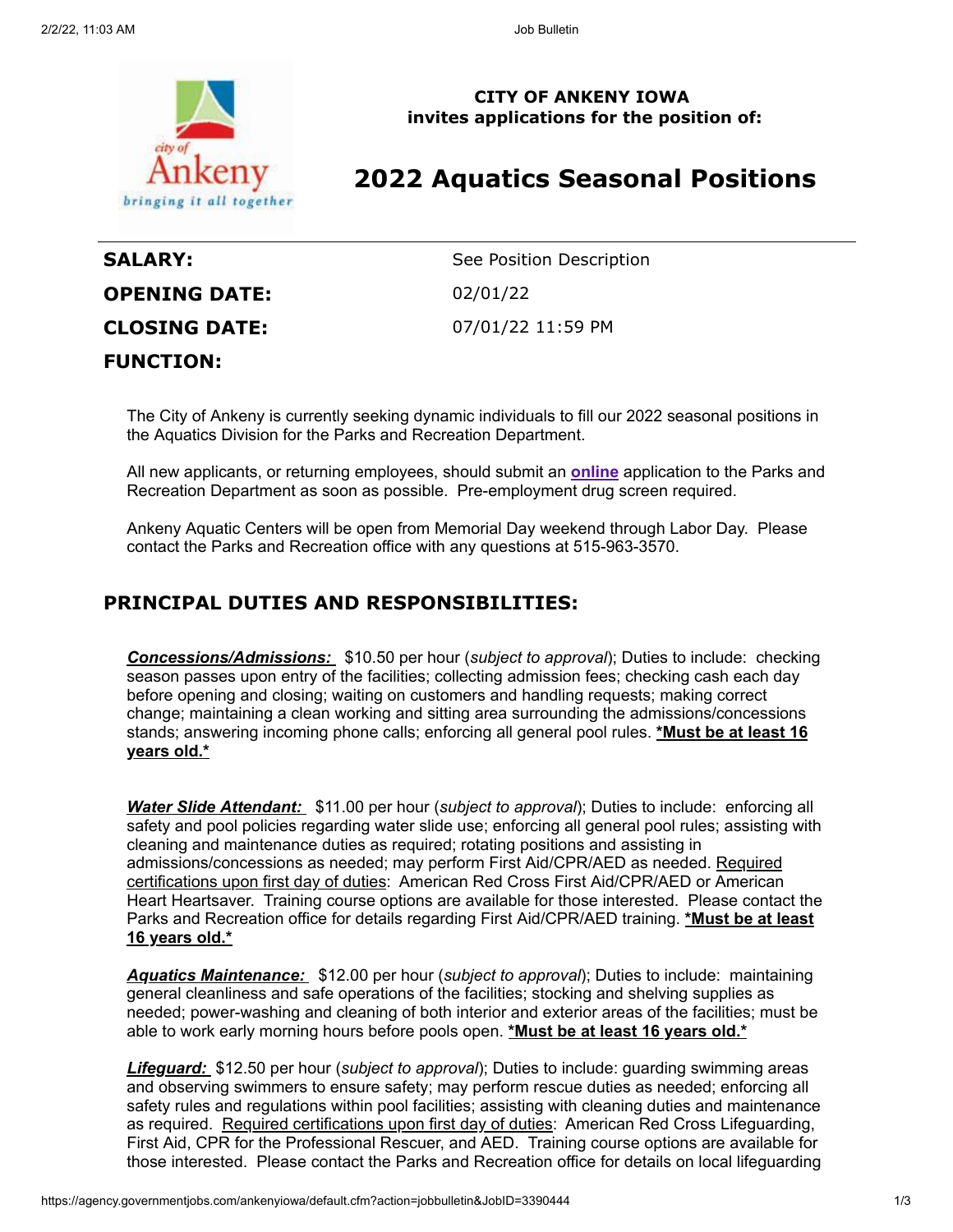#### classes. **\*Must be at least 15 years old.\***

*Water Safety Instructor:* \$14.50 per hour (*subject to approval*); Duties to include: teaching public swimming lessons; recording and testing student knowledge and swimming abilities to ensure that skill objectives are met; initiating emergency procedures when necessary; issuing certificates verifying student completion of lessons; performing related duties as required. Required certifications: Current American Red Cross Water Safety Instructor certification, Lifeguarding, First Aid, CPR for the Professional Rescuer, and AED. Please contact the Parks and Recreation office for details on local WSI classes \***Must be at least 16 years old.\***

**For a complete detailed description of the listed positions and all other Aquatics positions, please refer to "Jobs Descriptions" under the Employment Opportunities section of the City's web page.**

# **ENTRY REQUIREMENTS AND SKILLS:**

Ability to provide excellent customer service. Ability to stand, walk and kneel in the performance of assigned tasks. Clean and neat appearance. Effective interpersonal skills, including conflict resolution skills. Effective leadership skills. Tactful and effective communication skills. Have and maintain acceptable background information, including criminal conviction history. Pre-employment drug screen required.

### **WORKING CONDITIONS:**

Outdoor setting. Must be adaptive to all weather conditions.

With a population of more than 70,000, Ankeny is one of the fastest-growing cities in the Midwest. Incorporated in 1903, the city is located just north of Des Moines, Iowa's capital city. Ankeny was named one of the Top 100 Places to Live by Money magazine, Bloomberg Businessweek's Best Places to Raise Kids, and Family Circle's Top 10 Best Towns for Families. Ankeny also has been designated a Playful City USA community by KaBOOM!. Ankeny offers an enviable quality of life with pedestrian friendly neighborhoods, numerous recreational and cultural amenities, a thriving business community and access to higher learning. The vibrant community and its leaders are active and engaged. More information can be found at [www.ankenyiowa.gov](http://www.ankenyiowa.gov/). The City of Ankeny is an Equal Opportunity Employer.

APPLICATIONS MAY BE FILED ONLINE AT: [http://www.ankenyiowa.gov](http://www.ankenyiowa.gov/)

Position #00408 2022 AQUATICS SEASONAL POSITIONS AD

410 West 1st St Ankeny, IA 50023-1557 515-965-6400

[adawson@ankenyiowa.gov](mailto:adawson@ankenyiowa.gov)

### **2022 Aquatics Seasonal Positions Supplemental Questionnaire**

\* 1. The City of Ankeny requires that all Aquatic employees, excluding lifeguards, be at least 16 years old. Please indicate if you meet this minimum requirement.

 $\Box$  Yes  $\Box$  No